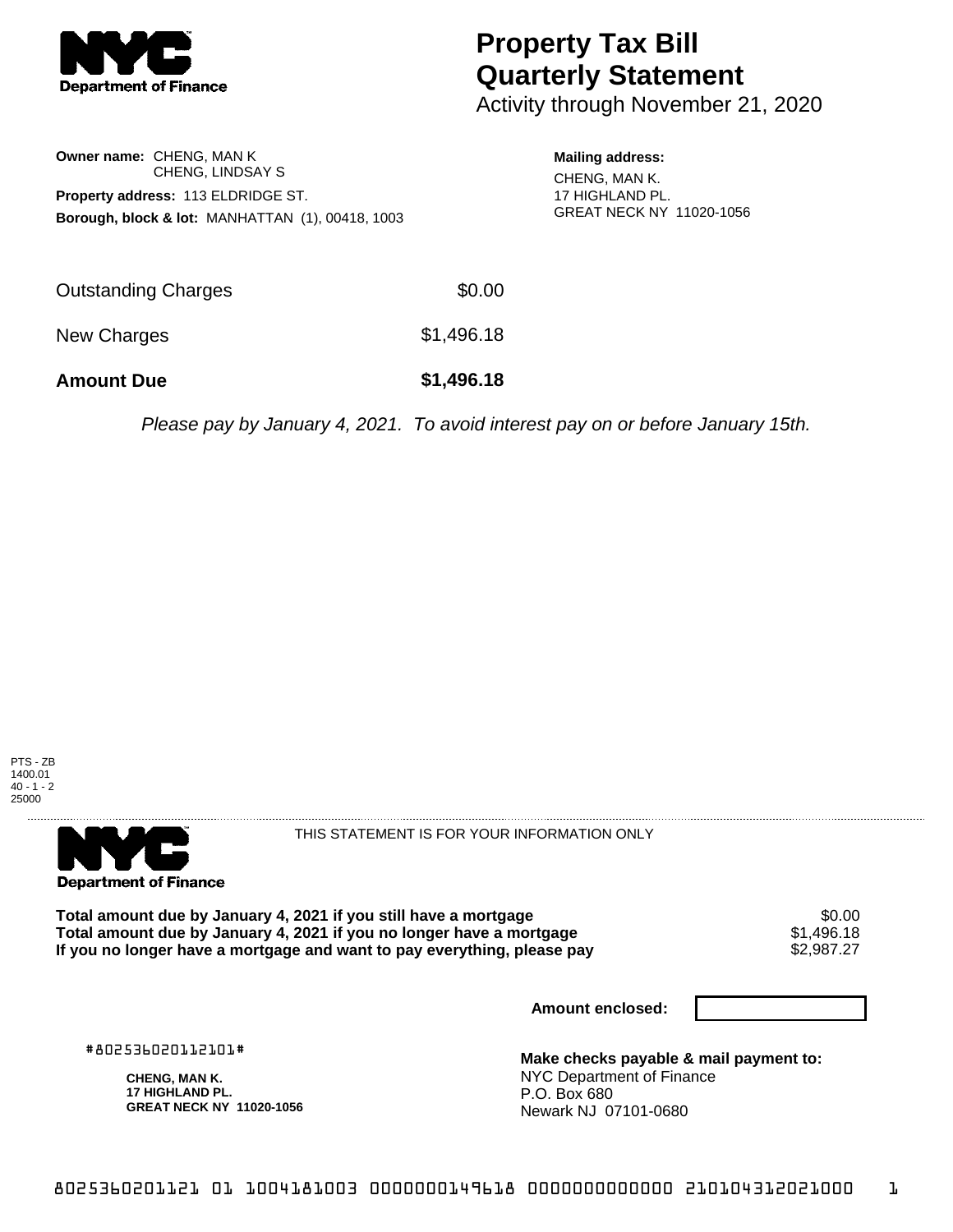

| <b>Billing Summary</b>                                                     | <b>Activity Date Due Date</b> |                     | Amount        |
|----------------------------------------------------------------------------|-------------------------------|---------------------|---------------|
| Outstanding charges including interest and payments                        |                               |                     | \$0.00        |
| Finance-Property Tax                                                       |                               | 01/01/2021          | \$1,547.28    |
| Adopted Tax Rate                                                           |                               |                     | $$-51.10$     |
| <b>Total amount due</b>                                                    |                               |                     | \$1,496.18    |
| <b>Tax Year Charges Remaining</b>                                          | <b>Activity Date</b>          | <b>Due Date</b>     | <b>Amount</b> |
| Finance-Property Tax                                                       |                               | 04/01/2021          | \$1,547.28    |
| Adopted Tax Rate                                                           |                               |                     | $$-51.10$     |
| Total tax year charges remaining                                           |                               |                     | \$1,496.18    |
| If you pay everything you owe by January 4, 2021, you would save:          |                               |                     | \$5.09        |
| How We Calculated Your Property Tax For July 1, 2020 Through June 30, 2021 |                               |                     |               |
|                                                                            |                               | Overall             |               |
| Tax class 2 - Residential More Than 10 Units                               |                               | <b>Tax Rate</b>     |               |
| Original tax rate billed                                                   |                               | 12.4730%            |               |
| New Tax rate                                                               |                               | 12.2670%            |               |
| <b>Estimated Market Value \$120,496</b>                                    |                               |                     |               |
|                                                                            |                               |                     | <b>Taxes</b>  |
| <b>Billable Assessed Value</b>                                             |                               | \$49,620            |               |
| <b>Taxable Value</b>                                                       |                               | \$49,620 x 12.2670% |               |
| <b>Tax Before Abatements and STAR</b>                                      |                               | \$6,086.92          | \$6,086.92    |
| Annual property tax                                                        |                               |                     | \$6,086.92    |
| Original property tax billed in June 2020                                  |                               |                     | \$6,189.12    |
| <b>Change In Property Tax Bill Based On New Tax Rate</b>                   |                               |                     | $$-102.20$    |

**NEW LAW:** To learn about Local Law 147, which requires residential buildings with three or more units to create a policy on smoking and share it with current and prospective tenants, visit www.nyc.gov/health/tobaccocontrol.

Please call 311 to speak to a representative to make a property tax payment by telephone.

#### **Home banking payment instructions:**

- 1. **Log** into your bank or online bill pay website.
- 2. **Add** the new payee: NYC DOF Property Tax. Enter your account number, which is your boro, block and lot, as it appears here: 1-00418-1003 . You may also need to enter the address for the Department of Finance. The address is P.O. Box 680, Newark NJ 07101-0680.
- 3. **Schedule** your online payment using your checking or savings account.

## **Did Your Mailing Address Change?**

If so, please visit us at **nyc.gov/changemailingaddress** or call **311.**

When you provide a check as payment, you authorize us either to use information from your check to make a one-time electronic fund transfer from your account or to process the payment as a check transaction.